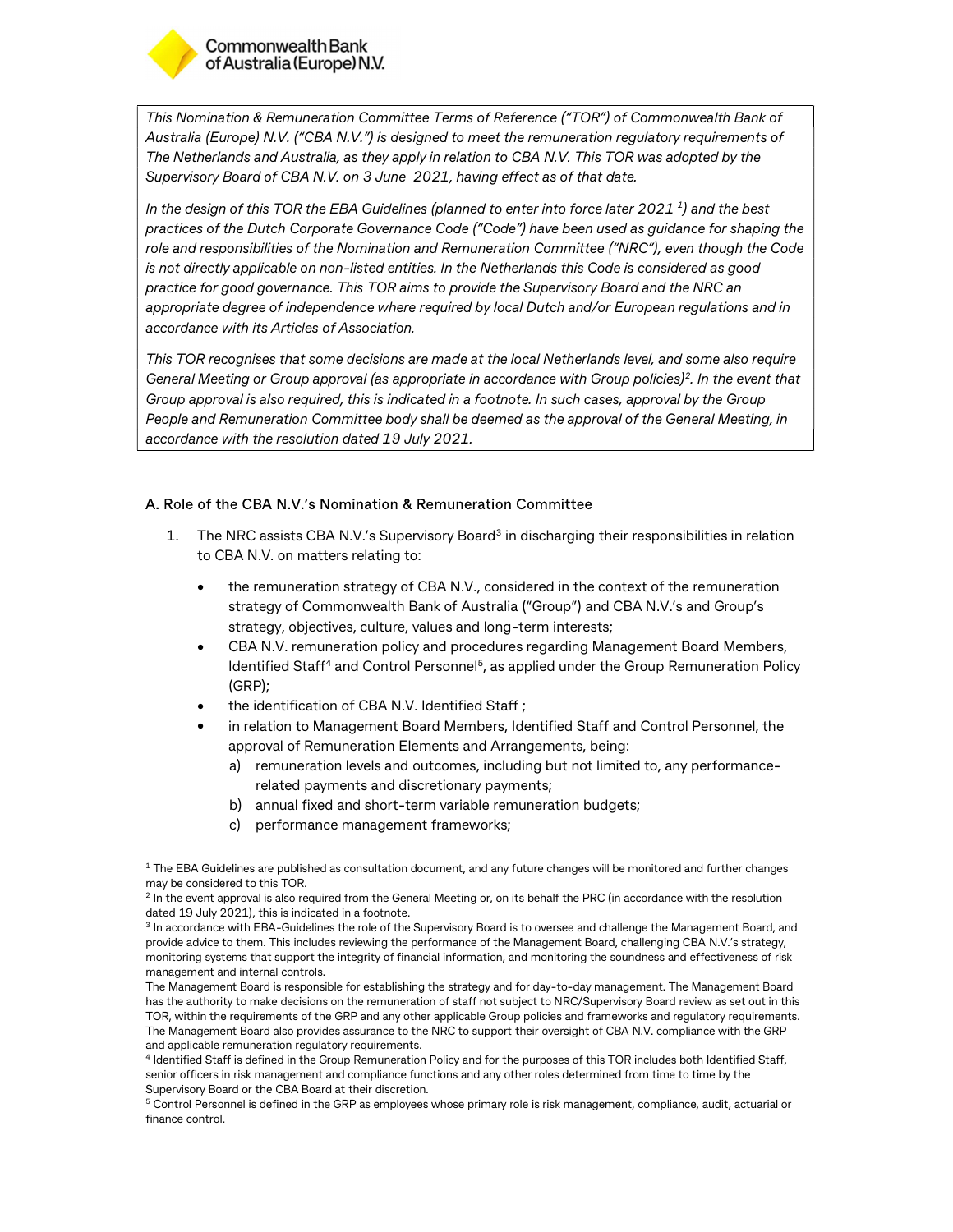

# **Commonwealth Bank** of Australia (Europe) N.V.

- d) variable remuneration plans;
- e) benefits of material value (with materiality determined by the Supervisory Board);
- f) equity participation, pension arrangements, notice periods; and
- g) remuneration disclosures.
- the nomination, succession and evaluation of Management Board Members (subject also to any Group requirements).
- 2. In carrying out its role, CBA N.V. NRC will:
	- oversee CBA N.V.'s remuneration practices so that they:
		- a) are aligned with CBA N.V.'s overall corporate governance framework and related governance processes, as well as its business and risk strategy, objectives, culture, values and long-term interests;
		- b) have regard to performance;
		- c) are aligned with current CBA N.V. governance, legal and regulatory requirements, including under the remuneration rules of the Dutch Financial Markets Supervision Act (FMSA) and the Dutch Regulation on Sound Remuneration Policies 2017 (Regeling beheerst beloningsbeleid 2017, "Rbb 2017") and other applicable regulatory guidance;
		- d) encourage behaviours which appropriately mitigate against operational, financial, regulatory and reputational risks and do not promote excessive risk-taking;
		- e) take into account liquidity and capital levels (including ensuring that the policies support the maintenance of a sound capital base).
		- f) Seek input from control functions (Risk and Compliance, Human Resources and Legal) and the Group in relation to the design, implementation and oversight of CBA N.V.'s remuneration policies; and
	- receive information, advice and input from the local Compliance, Risk and Internal Audit functions and relevant committees on risk, financial and reputation-related matters relevant to the determination of variable remuneration outcomes for Management Board, Identified Staff and Control Personnel.
- 3. CBA N.V.'s Supervisory Board has established the NRC to fulfil the responsibilities set out in Section E of this TOR and may make other delegations to the NRC from time to time. In undertaking these responsibilities in relation to CBA N.V., the NRC will take into account the interests of CBA N.V. and those of the wider Group, and take into consideration the requirements of the GRP, except to the extent necessary to comply with local regulatory requirements.
- 4. The Supervisory Board will, based on review and recommendation of the NRC, recommend to the Group People & Remuneration Committee ("PRC") to approve any proposed changes to the GRP in relation to CBA N.V. that is considered to be material, in the context of revisions from other businesses within the Group.
- 5. The NRC will ensure that the Management Board maintains regular contact with the Group in respect of relevant remuneration & nomination matters.

# B. Composition

6. The NRC will consist of at least three individuals, a majority of whom must be independent meeting the same criteria as for Supervisory Board independence, and will have an appropriate mix of skills and professional experience in relation to remuneration policies and practices, and the incentives and risks that can arise from such, and in relation to risk management and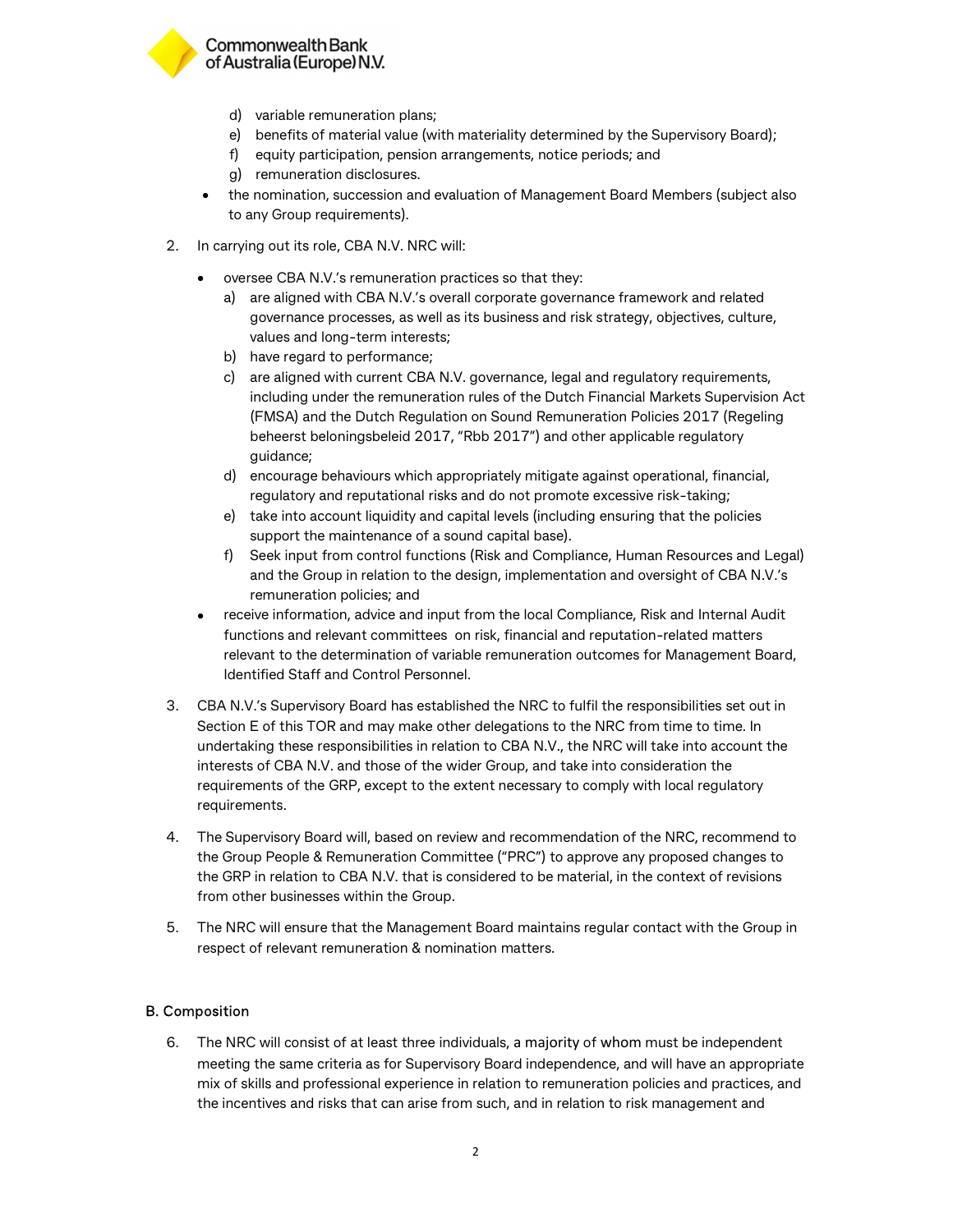

control activities (and, in particular, the mechanisms for aligning remuneration structures with CBA N.V.'s risk profile and capital structure), in order for the NRC to execute its responsibilities under this TOR.

- 7. The Supervisory Board appoints the members and Chair of the NRC from the Supervisory Board membership, whereby the NRC Chair will be the Chair of CBA N.V. Supervisory Board, provided that role is an independent member.
- 8. The NRC Chair is responsible for leading the NRC and overseeing processes for the NRC performance of its role in accordance with this TOR.
- 9. Where it is necessary to expedite a process, the NRC Chair is responsible for leading the NRC and overseeing processes for the NRC's performance of its role in accordance with this TOR. The NRC Chair is authorised to make decisions on the NRC's behalf in relation to approvals required for Identified Staff, Control Personnel and Management Board members, subject to any other Group approvals required under the GRP, with any such decisions made under delegation notified to the other NRC members and noted at the next scheduled meeting.
- 10. Where CBA N.V. has established a specific Risk Committee, at least one member of the NRC will be a member of that committee. The NRC should collaborate with other committees whose responsibilities cover CBA N.V. where the activities of these committees may have an impact on the design and proper functioning of CBA N.V.'s remuneration policies and procedures.
- 11. The NRC Chair will appoint a NRC Secretary.

## C. Meetings

- 12. The NRC will meet at least quarterly or more frequently if necessary.
- 13. The presence of one half of the members of the NRC (rounded upwards if not a whole number and provided there is a majority of independent members) will constitute a quorum. Where there is no clear majority on any decision, the matter must be referred to a meeting of all NRC members for approval.
- 14. Agendas and all relevant material for a meeting of the NRC will be circulated to all NRC members and the Executive General Manager Performance & Reward, by the NRC Secretary at least five business days in advance of the meeting date.
- 15. The CEO of CBA N.V. and the local Head of Human Resources will meet at least once a year with the NRC to discuss overall the Human Resources strategy and organisational development. In addition they may be invited to attend all or part of the NRC meetings, except when matters being considered relate to them.
- 16. The NRC will meet periodically with CBA N.V.'s Compliance, Risk and Internal Audit functions to consider any risk, financial, and reputation-related matters relevant to staff performance and remuneration policies and practices. The NRC may invite any person to attend any meeting(s) of the NRC determined appropriate to support their carrying out their duties under this TOR. The EGM Performance & Reward or their approved delegate may attend meetings in relation to matters relevant to their function.
- 17. No person may be in attendance when matters concerning their own remuneration or fees are discussed. The NRC will not set the fees of its members.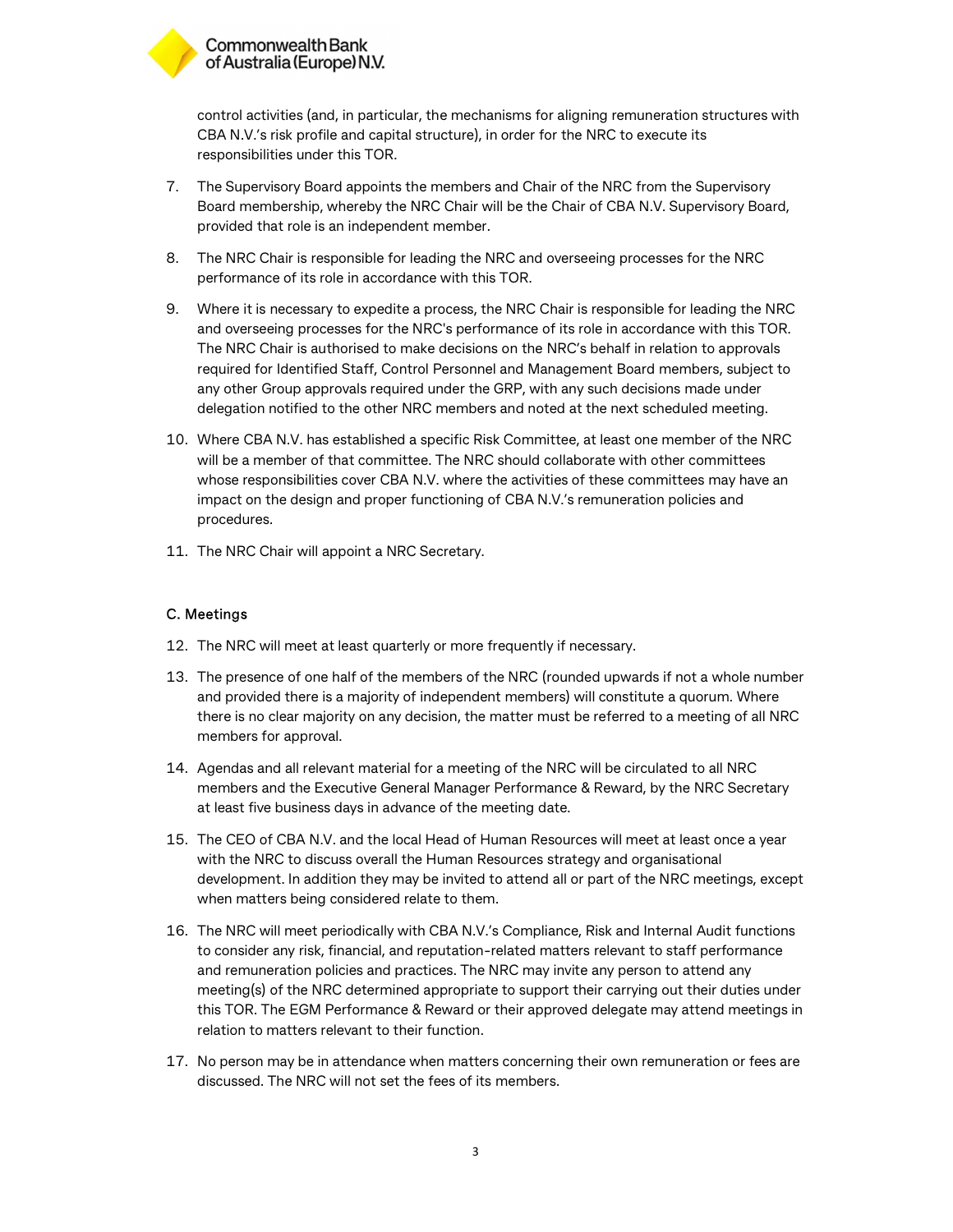

- 18. The NRC will meet separately at least once per year, without Group or CBA N.V. management or other stakeholders present. The members of the NRC may also meet by themselves at the beginning and/or end of scheduled NRC meetings.
- 19. Minutes of the meeting shall be prepared by the Corporate Secretary. They shall generally be adopted in the next meeting. If all members of the NRC agree on the contents of the minutes, they may be adopted earlier. Minutes will be maintained for the records of CBA N.V. by the NRC Secretary and will be made available to all members of the Supervisory Board, and shared with the EGM Performance & Reward within 14 days after they have been adopted.

## D. Access, reliance and advice

- 20. The NRC will have free and unfettered access to all relevant information, senior management, risk and control personnel, and external parties. The NRC may make any enquiries necessary to fulfil its responsibilities.
- 21. The NRC will ensure the proper involvement of Control Personnel, and input from any other relevant function in relation to their respective areas of expertise.
- 22. Management of CBA N.V. is responsible for the preparation, presentation and integrity of the information provided to the NRC.
- 23. The NRC may obtain independent advice at CBA N.V.'s expense, including by engaging and receiving advice, data and recommendations from appropriate independent experts. The engagement and any advice received will be independent of both Group and CBA N.V. management.
- 24. The NRC will review the appointment of external remuneration consultants by CBA N.V.

# E. Responsibilities of the NRC

- 25. Review and recommend to the Supervisory Board for consideration or approval (as applicable):
	- a) selection criteria, appointment procedures and proposals for appointments to the Management Board and Supervisory Board;
	- b) assessment of the size and composition (including profile) of the Management Board and the Supervisory Board;
	- c) assessment of individual Management Board Members and Supervisory Board Members;
	- d) Succession plans for the Management and Supervisory Boards Remuneration Strategy.
- 26. Endorse and recommend to the Supervisory Board for approval<sup>6</sup> CBA N.V.'s remuneration principles, informed by emerging market practice and legislative and regulatory requirements in the Netherlands, within the parameters of the GRP and the strategic objectives for the remuneration frameworks of the Group.

#### Remuneration Policy and Procedures

-

27. Endorse and recommend to the Supervisory Board for approval<sup>7</sup>, the CBA N.V. remuneration policy as set out in the GRP (including the local appendix), ensuring that the policy is gender

 $6$  CBA N.V.'s remuneration principles also require approval from the General Meeting or, on its behalf the PRC, in accordance with the resolution dated 19 July 2021.

 $7$  CBA N.V.'s Remuneration Policy also requires approval from the General Meeting or, on its behalf, the PRC, in accordance with the resolution dated 19 July 2021.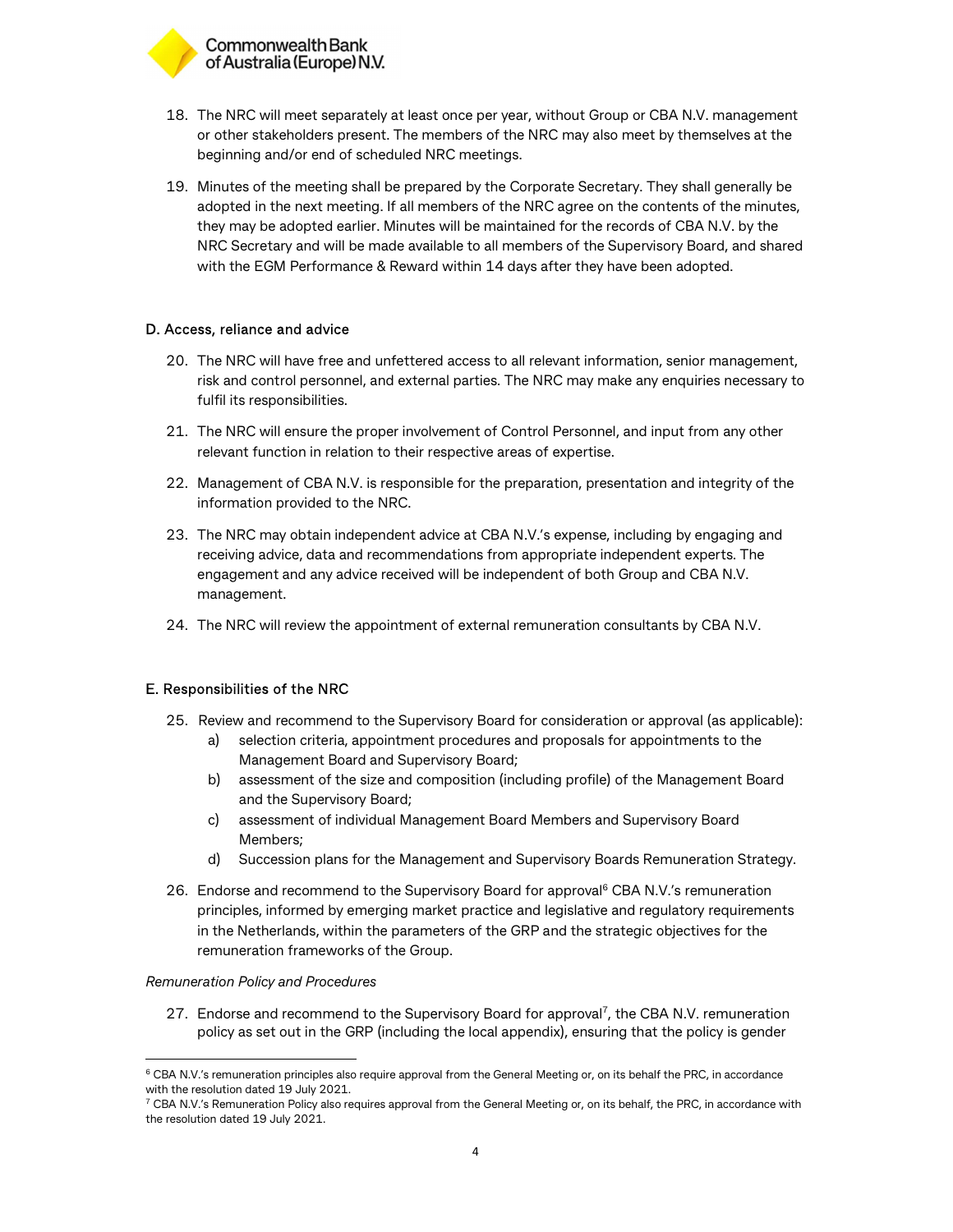

neutral and provides for equal pay for male and female workers for equal work, or work of equal value, and overseeing the implementation of the remuneration policy for all employees of CBA N.V. to ensure its operating as intended.

- 28. Ensure that the remuneration policy and practices of CBA N.V. are subject to a central and independent internal review, and an assessment of effectiveness, at least annually.
- 29. Monitor compliance with CBA N.V.'s remuneration policy and procedures by Internal Audit and ensuring a review is undertaken at least annually with any remedial actions implemented promptly. The results of such reviews and Management Board actions to remedy any findings will be documented and made available to relevant Control Personnel, committees and Performance & Reward.
- 30. Endorse at least annually, and recommend to the Supervisory Board for approval<sup>8</sup> the remuneration structures for Management Board, Identified Staff, Control Personnel and any other roles determined by the Supervisory Board.
- 31. In relation to the identification of Identified Staff, the NRC will:
	- a. Recommend for approval to the Supervisory Board the identification methodology and process for Identified Staff in line with the GRP.
	- b. Ensure the engagement of the Risk Committee, risk management, compliance, legal and human resources in the identification process.
	- c. Ensure that the assessment of Identified Staff is made in accordance with Directive 2013/36/EU, the Regulatory Technical Standards (RTS) on Identified Staff and any other relevant regulatory requirement;
	- d. Recommend for approval to the Supervisory Board and monitor any material exemptions from, or changes to, the identification methodology or process;
	- e. Recommend for approval to the Supervisory Board or oversee any exclusion of Identified Staff in accordance with the RTS on Identified Staff; and
	- f. Periodically review the identification methodology and process and approve any amendments to it.

The Supervisory Board decision in determining Identified Staff will be final.

32. Review and test possible circumstances and scenarios to determine how CBA N.V.'s remuneration policies and practices react to external and internal events, including the backtesting of criteria used for determining the level of variable remuneration awards and the application of ex ante risk adjustment based on actual risk outcomes.

#### Remuneration Arrangements and Outcomes

-

- 33. Recommend to the Supervisory Board for approval remuneration frameworks, including performance scorecard measures, for CBA N.V. Management Board, Identified Staff and Control Personnel.<sup>9</sup>
- 34. Recommend to the Supervisory Board for approval remuneration arrangements and outcomes, which have been determined and approved within Group delegations (including, but not limited to, salary increases, variable remuneration outcomes, in-year adjustments, buy-out awards, termination or severance payments) of Management Board Members, Identified Staff and Control Personnel and for all other Employees on an aggregate level.
- 35. Recommend to the Supervisory Board for approval risk adjustments to variable remuneration of current or former Management Board Members, Identified Staff, and Control Personnel

 $8$  These remuneration structures also require approval from the General Meeting or, on its behalf, the PRC, in accordance with the resolution dated 19 July 2021.

<sup>&</sup>lt;sup>9</sup> These remuneration frameworks may also require approval from the General Meeting or, on its behalf, the PRC, in accordance with the resolution dated 19 July 2021.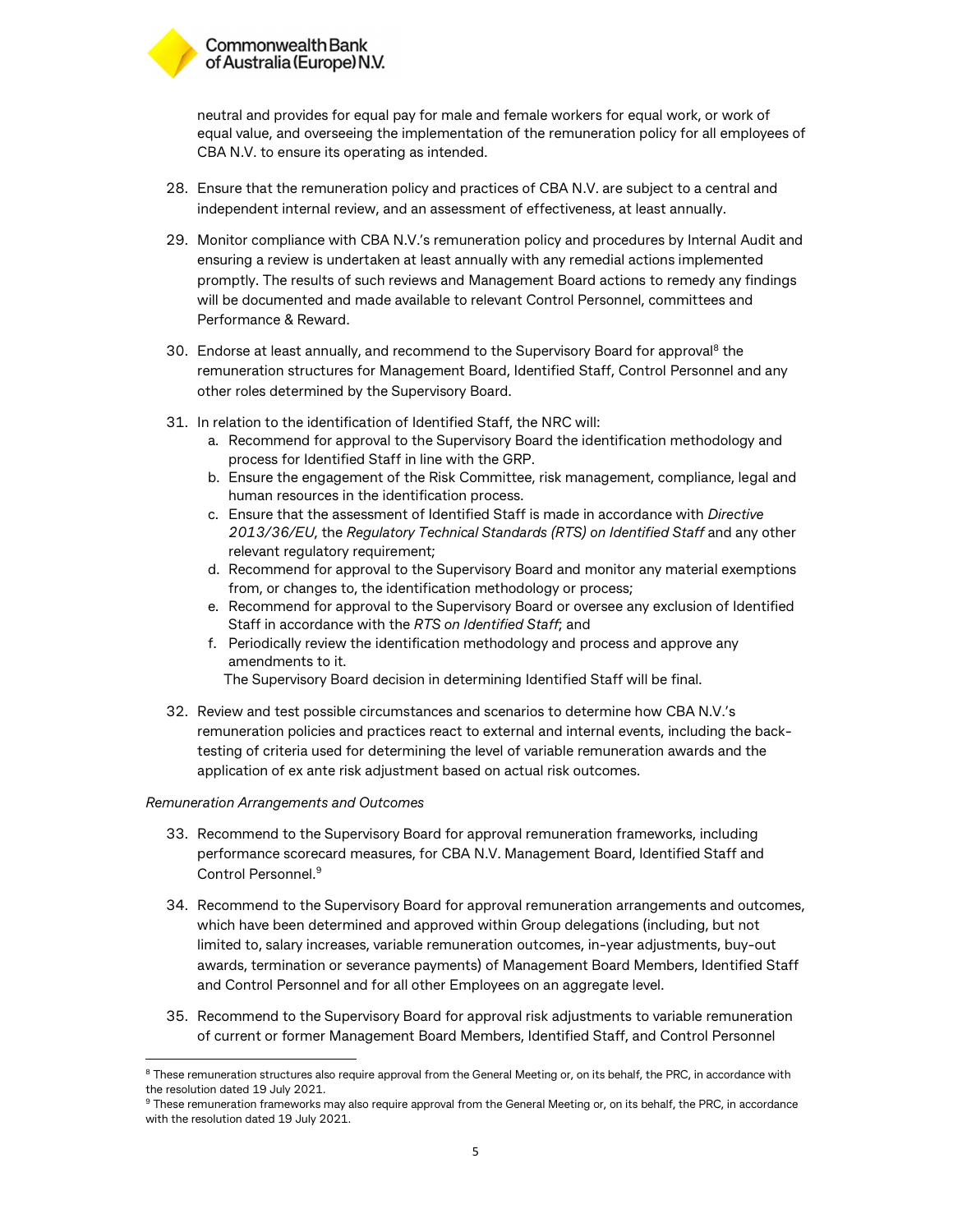# Commonwealth Bank of Australia (Europe) N.V.

with appropriate input from the Risk and Compliance functions of CBA N.V., in consideration of collective and/or individual accountability.

- 36. Review reports from Management on CBA N.V.'s pay equity position and the steps taken to identify, eliminate and rectify any identified gaps, with a view to statutory duties relating to equal pay and non-discrimination.
- 37. Recommend to the Supervisory Board for approval the ratios of variable to fixed remuneration components for *Identified Staff* on an individual level where required and justified<sup>10</sup>, and setting them independent of any potential future ex-post risk adjustments or fluctuation in the value of instruments.
- 38. Recommend to the Supervisory Board for approval remuneration packages proposed to be made to Identified Staff on cessation of employment in line with the GRP and associated policies, and to ensure that any proposals relating to such payments reflect performance achieved over time and do not reward failure or misconduct.

## Performance Management Framework, Variable Remuneration and Benefits

- 39. Recommend to the Supervisory Board for approval the annual fixed remuneration budget and discretionary short-term variable remuneration (STVR) pool for CBA N.V., within parameters set by the CBA Board or its authorised delegate and Group wide frameworks, having regard to current and future capital requirements, including assessing any adjustment to the discretionary STVR pool to take into account both ex-ante and ex-post risks, with input from the local Risk and Compliance functions.
- 40. Endorse and recommend to the Supervisory Board for approval<sup>11</sup> new, or material amendments to, performance management frameworks, variable remuneration plans and benefits of material value to employees of CBA N.V..
- 41. Endorse and recommend to the Supervisory Board for approval<sup>12</sup> the application of malus and/or clawback to Management Board, Identified Staff and Control Personnel on an individual or collective basis, with input from the local Risk and Compliance functions.

Management Board Members and Identified Staff Equity Plans and Pension Arrangements

- 42. Recommend to the Supervisory Board for approval<sup>13</sup> any amendments, including any operational and compliance-related changes to equity plans.
- 43. Recommend for approval<sup>14</sup> by the Supervisory Board, any adjustments to equity vesting outcomes for Management Board Members, Identified Staff and Control Personnel, following reviews by the local Risk and Compliance functions.
- 44. Recommend to the Supervisory Board for approval<sup>15</sup> any pension arrangements for CBA N.V.'s Management Board Members, Identified Staff or Control Personnel.

1

<sup>10</sup> EBA Guidelines principle 205.

 $11$  These new, or material amendments to, performance management frameworks, variable remuneration plans and benefits also require the approval from the General Meeting or, on its behalf, the designated CBA authority.

 $12$  The application of malus and/or clawback to Management Board or Identified Staff also requires approval from the General Meeting or, on its behalf, the PRC, in accordance with the resolution dated 19 July 2021.

<sup>&</sup>lt;sup>13</sup> Any such amendments to equity plans also require approval from the General Meeting or, on its behalf, the PRC, in accordance with the resolution dated 19 July 2021.

<sup>&</sup>lt;sup>14</sup> Any such adjustments to equity vesting outcomes for Management Board or Identified Staff also require approval from the General Meeting or, on its behalf the PRC, in accordance with the resolution dated 19 July 2021.

<sup>&</sup>lt;sup>15</sup> Any such pension arrangements also require approval from the General Meeting or, on its behalf, the PRC, in accordance with the resolution dated 19 July 2021.